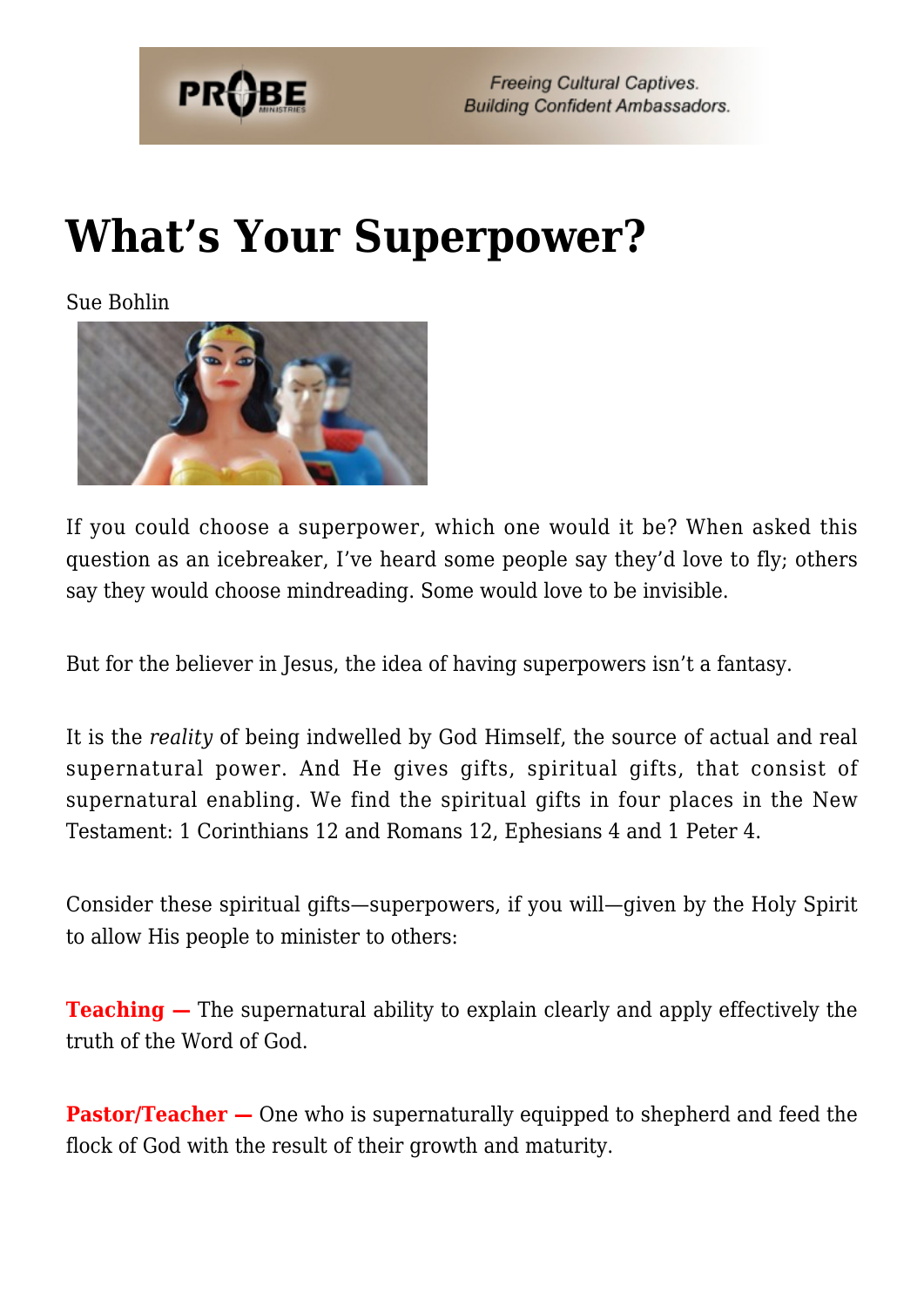

**Evangelism –** The supernatural capacity to present the gospel message with exceptional clarity and an overwhelming burden for those who don't know Christ.

**Word of Knowledge —** The supernatural ability to receive information and truth directly from God without natural means. To know without knowing how you know.

**Word of Wisdom —** The supernatural ability to have insight concerning God's perspective and relay this insight succinctly to others. "Deep insight with handles."

**Faith –** The supernatural ability to believe God for the impossible.

**Exhortation (Encouragement) –** The supernatural ability to come alongside and help others by comforting, encouraging, challenging, and rebuking.

**Showing Mercy –** The supernatural ability to minister compassionately and cheerfully to those who are difficult to minister to.

**Giving —** The supernatural ability to give of one's material goods to the work of the Lord consistently, generously, sacrificially, with wisdom and cheerfulness.

**Leadership/Administration —** The supernatural ability to organize and lead projects while handling people tactfully and providing the vision to keep them at the task.

**Service –** The supernatural ability to serve faithfully and joyfully behind the scenes, in practical ways, in long—term commitments to service.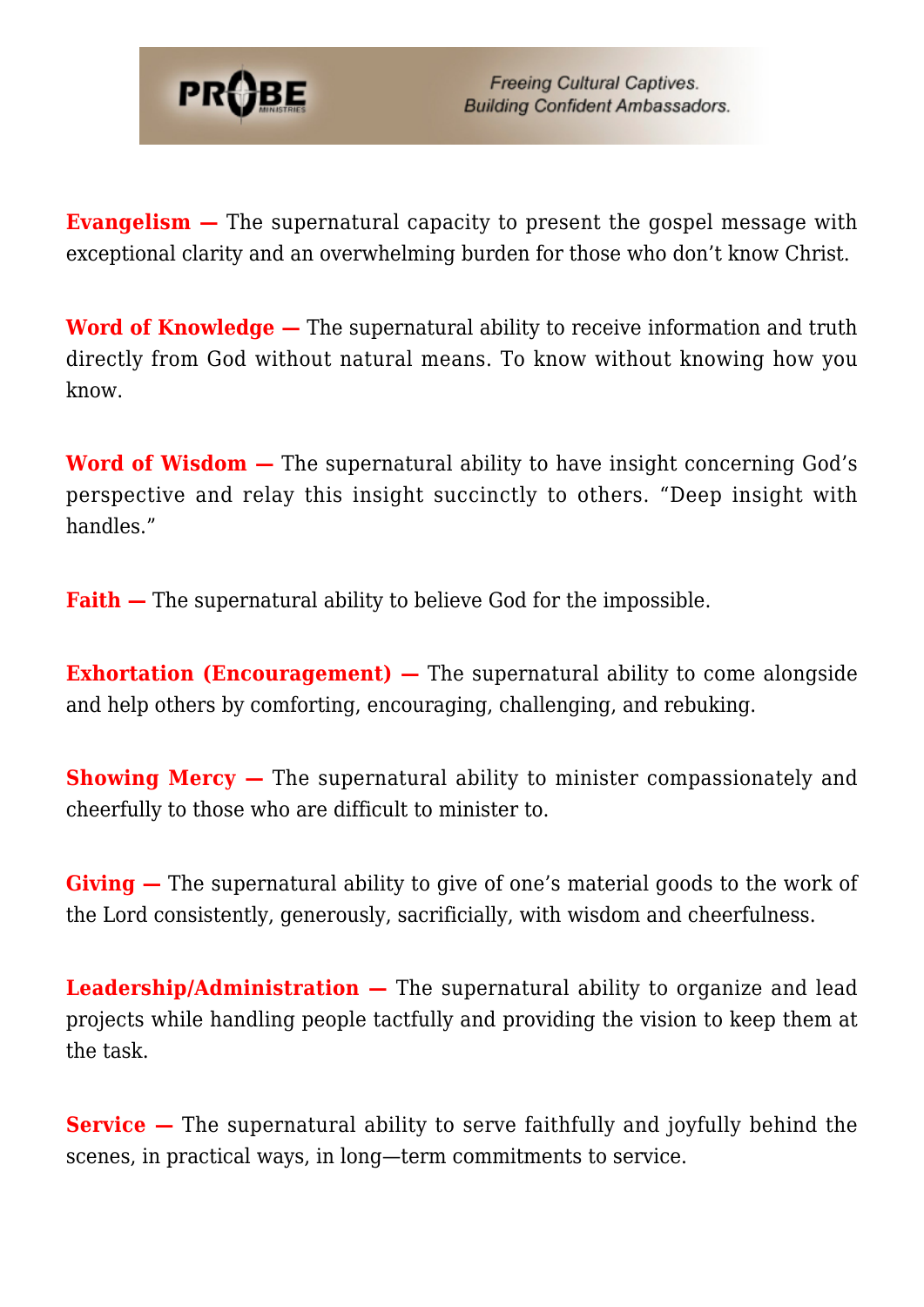

**Helps —** The supernatural ability to minister joyfully to God's people in short—term service with flexibility and sensitivity to what needs to be done.

**Discernment of Spirits –** A supernatural ability to distinguish between the spirit of truth and spirit of error, between holiness and evil. Can instantly sniff out when someone's a phony or lying.

My husband and I created a list of diagnostic questions to help people find their superpowers, which you can find here: [www.probe.org/how-do-you-determine-your-spiritual-gift/](https://www.probe.org/how-do-you-determine-your-spiritual-gift/)

Flying and mind-reading aren't on our list, but you might find your superpower here!

This blog post originally appeared at [blogs.bible.org/engage/sue\\_bohlin/whats\\_your\\_superpower](http://blogs.bible.org/engage/sue_bohlin/whats_your_superpower) on Apr. 4, 2017.

## **["How Do You Determine Your](https://probe.org/how-do-you-determine-your-spiritual-gift/) [Spiritual Gift?"](https://probe.org/how-do-you-determine-your-spiritual-gift/)**

Sue Bohlin

**How do people determine their spiritual gift? Is it through prayer? Or does the Lord reveal it to them in some way?**

There are several ways. Praying for guidance about your spiritual gift(s) is the first step, certainly. Also important is educating yourself to find out what the gifts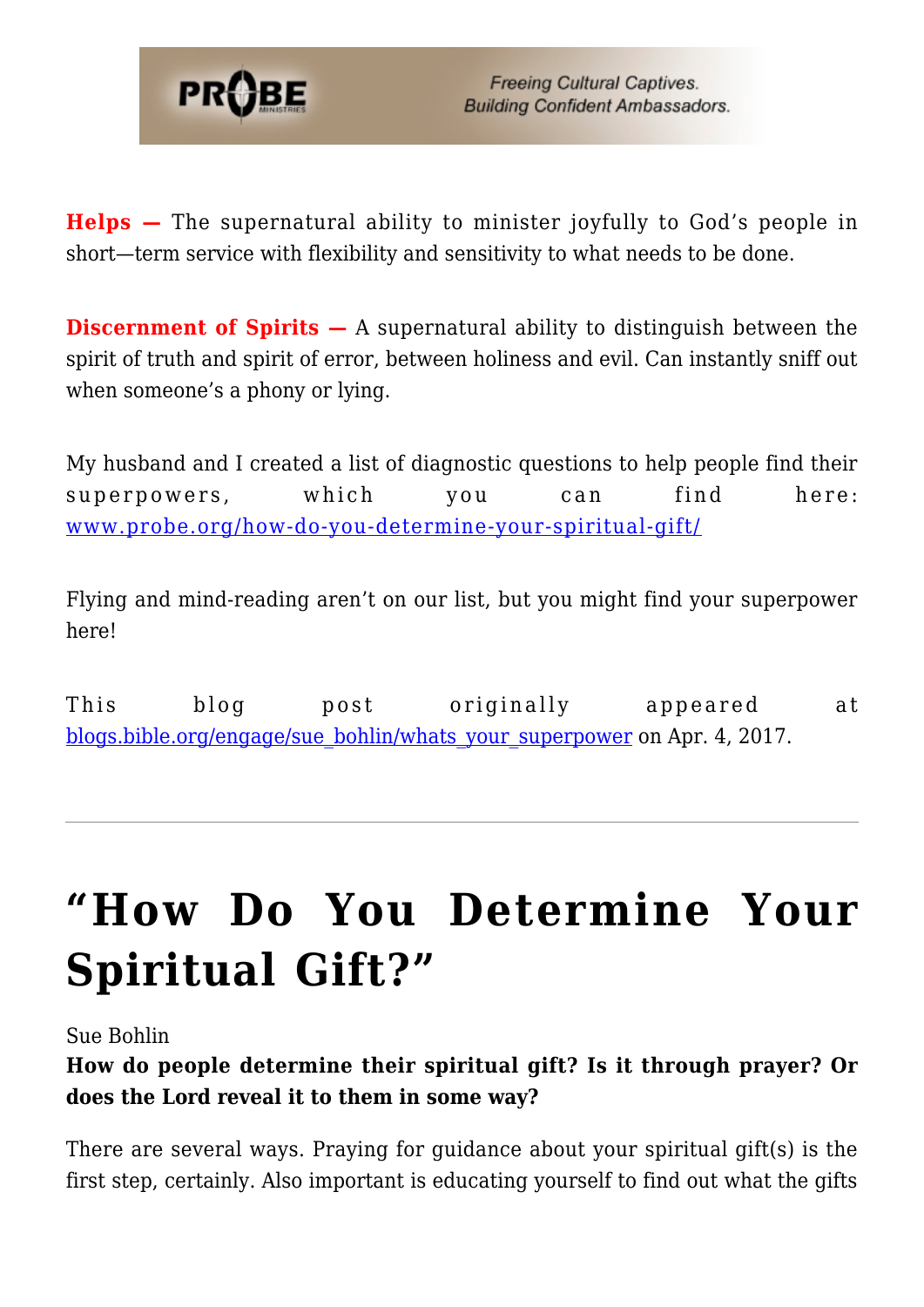

are and what they look like in operation. And ask the people around you what they think your gifts are, if the people around you know anything about spiritual gifts! (They are found in 1 Corinthians 12:7, 11; Romans 12:4-8; Ephesians 4:7; and 1 Peter 4:10.)

I have discovered that when you're operating in an area of supernatural gifting, it's like getting on the moving sidewalks at airports—you can get where you're going twice as fast as the people walking next to you who *aren't* on the people mover, and there's energy and power and a spring in your step. It's FUN! When you're using your spiritual gifts, you are aware of operating in God's power and strength instead of your own. . . and the Spirit-led response is humility instead of pride.

After studying spiritual gifts, my husband Ray and I compiled a spiritual gifts inventory that some have found helpful. I hope you do too. (These are limited to the ministry gifts and do not include the foundational gifts of apostleship or prophet, nor the sign gifts of tongues, interpretation of tongues, healings or miracles.)

## **Spiritual Gifts Evaluation**

**Teaching** — *The supernatural ability to explain clearly and apply effectively the truth of the Word of God.*

- Do you love the Body of Christ and desire that others know more about Scripture and how to apply it?
- Do you love studying the Word of God?
- Do you have a passion for sharing the insights and principles you have learned from the Word?
- Do you find it a challenge to make complicated truths simple and understandable?

**Pastor/Teacher** — *One who is supernaturally equipped to shepherd and feed the*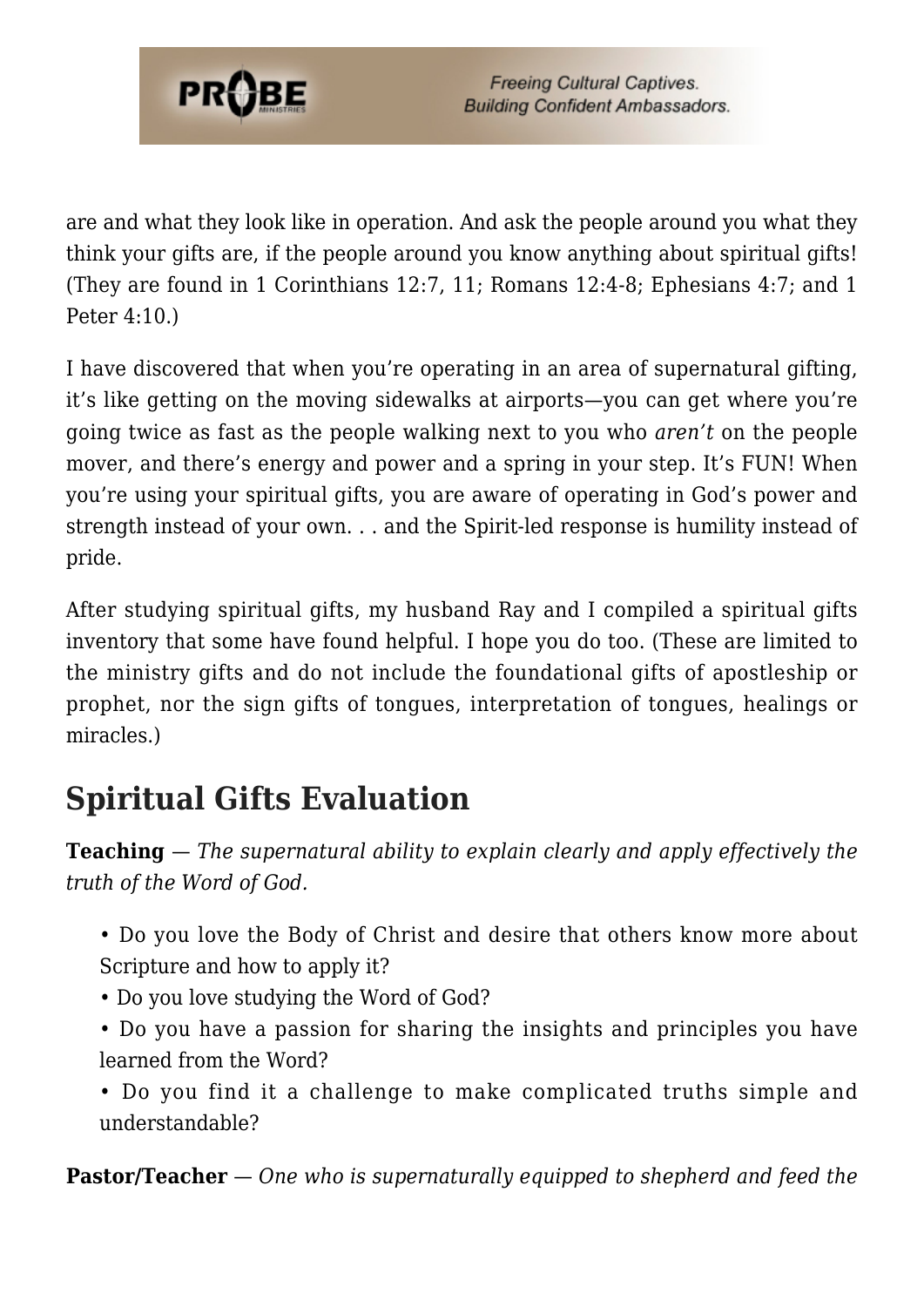

*flock of God with the result of their growth and maturity.*

- Do you deeply love the people of God?
- Do you feel a yearning to model the principles of Scripture and mentor others so that they can follow Christ also?
- Do you feel God's calling to shepherd His people, tenderly nurturing and nourishing them?

**Evangelism** — *The supernatural capacity to present the gospel message with exceptional clarity and an overwhelming burden for those who don't know Christ.*

- Do you find yourself in situations where the topics of Christ and salvation come up?
- Do you gravitate toward relationships with non-Christians?
- When others hear you explain the gospel, do they respond by trusting Christ?
- Do you have a passion for the lost?

**Word of Knowledge** — *The supernatural ability to receive information and truth directly from God without natural means. To know without knowing how you know.*

• Do you find yourself "knowing" something you did not learn, and unable to explain how you know it?

• If you feel that God has given you a message to give to another Christian, is it confirmed by that person's response as truly coming from God?

**Word of Wisdom** — *The supernatural ability to have insight concerning God's perspective and relay this insight succinctly to others. "Deep insight with handles."*

• Do you experience flashes of insight on spiritual things, unusual in their clarity?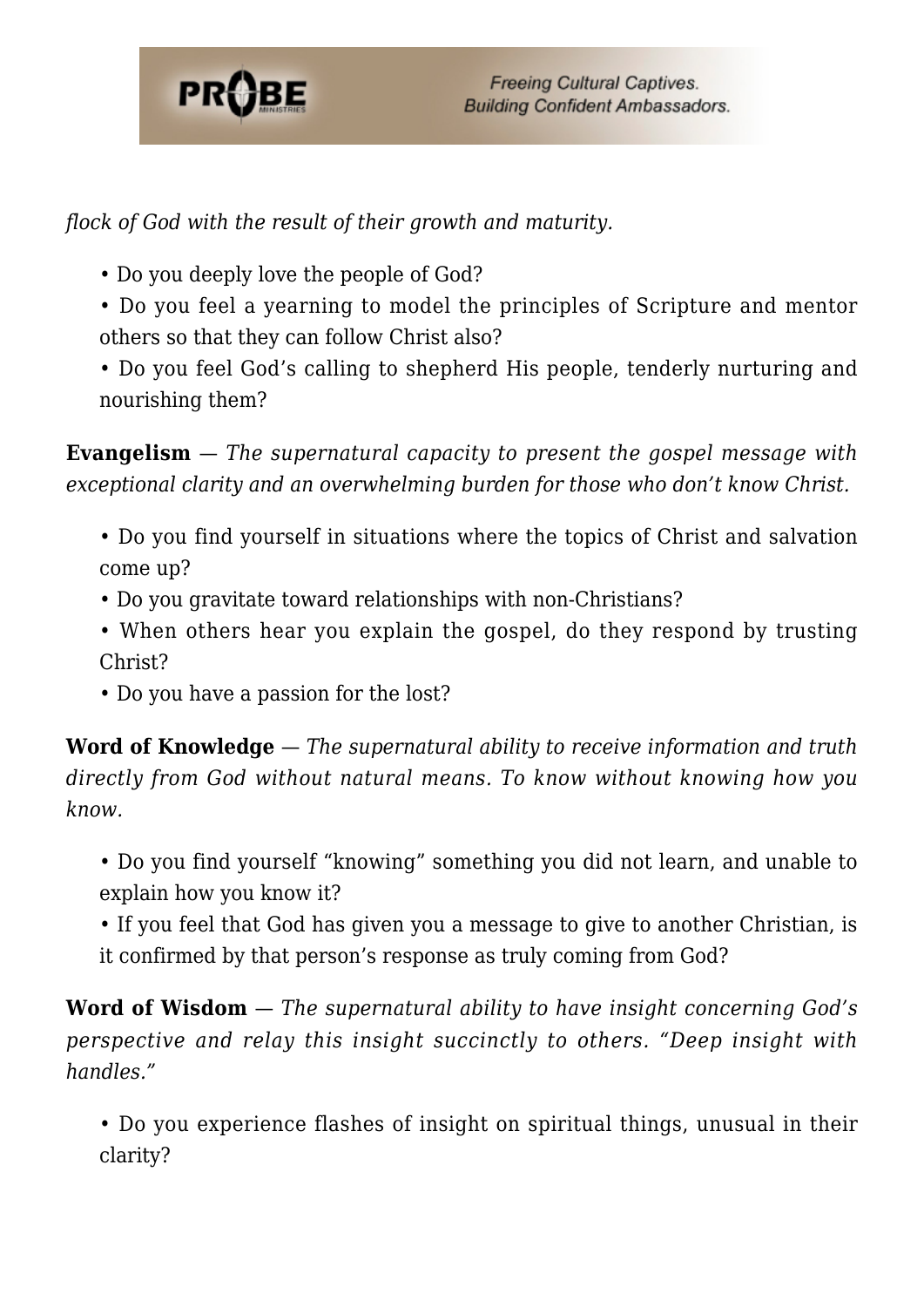

- Are you able to express this wisdom in ways that minister to people?
- Do you recognize wisdom in others when you hear it?
- Do people consider you unusually wise, and trust your judgment?
- Do you find yourself being quoted, and you recognize the quote as "a God thing"?

**Faith** — *The supernatural ability to believe God for the impossible.*

- When diverging roads appear before you, are you able to see God's path based on His word, in a way that others miss?
- Do you depend on God's resources and guidance to an unusual degree?
- Are you able to firmly claim God's presence in the midst of chaos?
- When God answers your prayers, is your response one of calm satisfaction rather than wonderment?

**Exhortation (Encouragement)** — *The supernatural ability to come alongside and help others by comforting, encouraging, challenging, and rebuking.*

- Are you especially sensitive to people?
- When you encourage someone, do they respond with grateful appreciation?
- Is the timing of your encouragings usually "perfect"?
- When you challenge or rebuke another believer, is it well received?

**Showing Mercy** — *The supernatural ability to minister compassionately and cheerfully to those who are difficult to minister to.*

- Do you have the ability to sense when a person is in need, even before they tell you?
- Are you drawn to people with emotional or physical pain, and to those society considers "unlovely"?
- Do you have an intuitive sense of when to be quiet and when to speak, or what to say and what not to say?
- Do people seek you out when they're hurting? Do they enjoy having you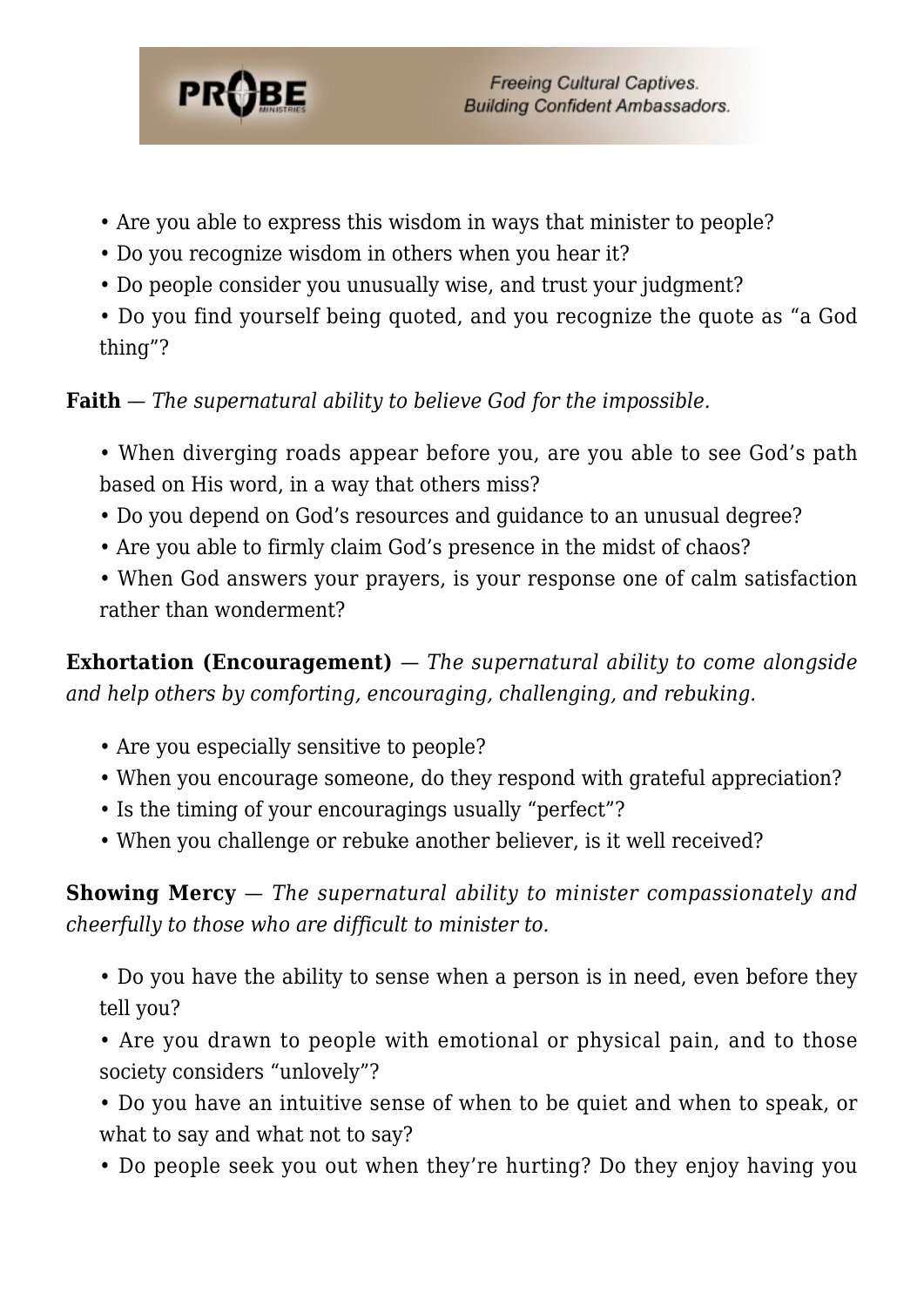

around?

**Giving** — *The supernatural ability to give of one's material goods to the work of the Lord consistently, generously, sacrificially, with wisdom and cheerfulness.*

- Are you enthusiastic when presented with an opportunity to give money to meet a need?
- Are you constantly looking for ways to give?
- Do you enjoy giving privately or anonymously?
- Do you REALLY think of money as God's, not yours?

**Leadership/Administration** — *The supernatural ability to organize and lead projects while handling people tactfully and providing the vision to keep them at the task.*

- Do you enjoy taking a disorganized situation and straightening it out?
- Are you able to motivate others to complete the project? Do people respond when you step in to give leadership?
- Do you enjoy planning and completing projects?
- Do you enjoy sorting out details, or do they frustrate you?

**Service** — *The supernatural ability to serve faithfully and joyfully behind the scenes, in practical ways, in long-term commitments to service.*

- Do you willingly volunteer to help with details?
- Do you prefer to work behind the scenes?
- Do you gain a sense of satisfaction when others succeed as a result of your behind-the-scenes work?
- Is faithfulness over the long term important to you?

**Helps** — *The supernatural ability to minister joyfully to God's people in shortterm service with flexibility and sensitivity to what needs to be done.*

• Are you sensitive to specific and immediate needs?